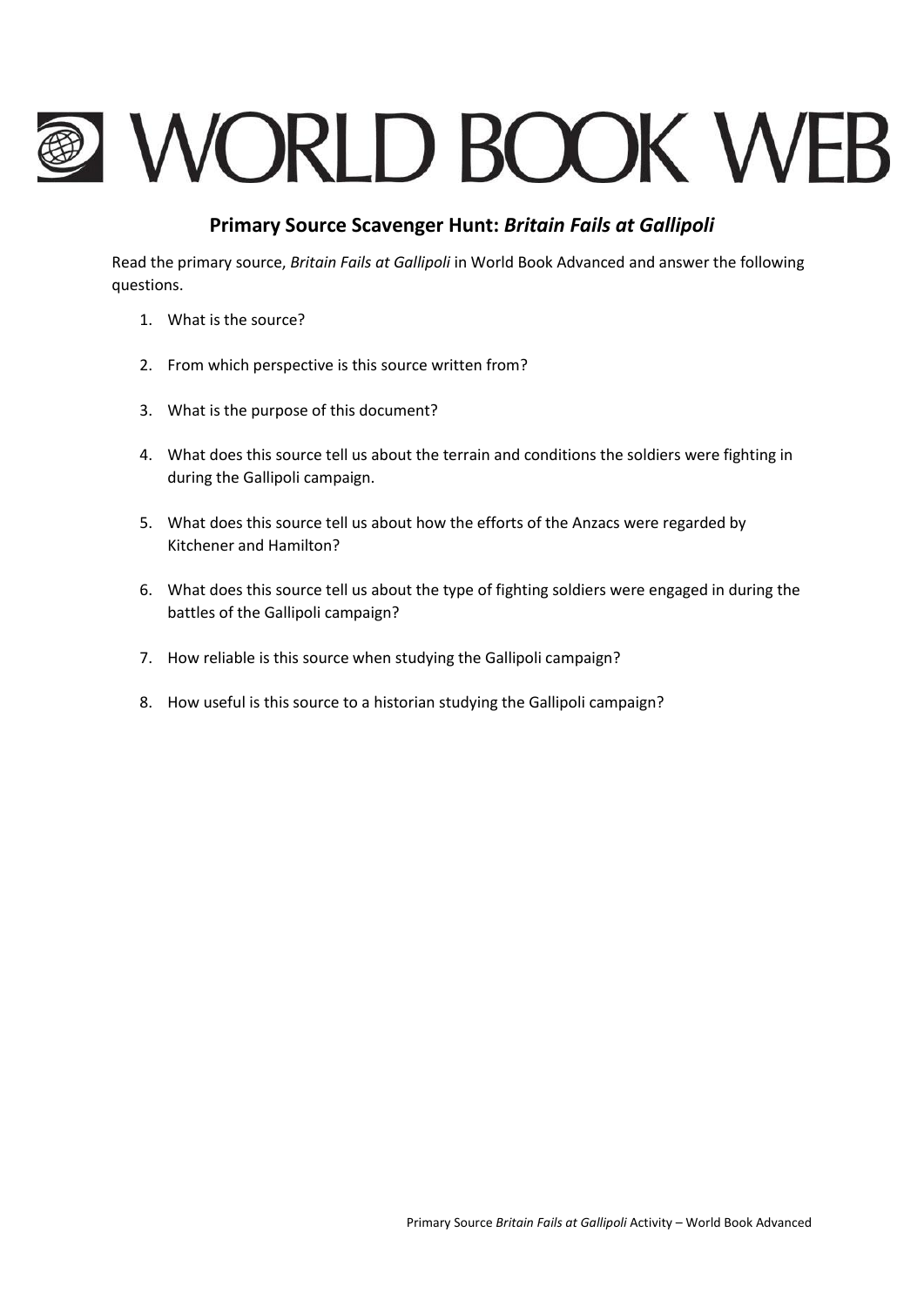# **Primary Source Scavenger Hunt:** *Britain Fails at Gallipoli*

### **World Book Advanced**

### **Suggested answers:**

- 1. This source is a description of the main British assault by Lord Kitchener, then Minister of War, and by General Hamilton, commander-in-chief of the expedition.
- 2. The source is written from the perspective of the British. It describes how the British, despite the efforts of the soldiers engaged in the offensive, were close to, but unable to break the Ottoman defences.
- 3. This source is a Field Report from General Sir Ian Hamilton, an official document of the British forces.
- 4. This source gives the reader a detailed description of what the terrain was like for the men who were fighting. General Sir Ian Hamilton describes the "cliff-climbing", "density of scrub", crawling on "hands and knees" and the "physical fatigue" and "exhaustion" experienced by the men as they escaped from the "hail of random bullets".
- 5. The source frequently refers to the bravery of the men fighting in the offensive. For instance, Lord Kitchener makes note of Hamilton's regard when he stated "…the gallantry and resourcefulness of the Australian and New Zealand troops, frequently formed the subject of eulogy in General Hamilton's reports." Furthermore, Hamilton refers to the Maoris who fought in the New Zealand forces and how they "showed themselves to be worthy descendants of the warriors of the Gate Pah Thus…".
- 6. This source describes the difficult terrain that the soldiers had to negotiate as well as the barrage of enemy counterattacks. The source describes the use of bayonets indicating handto-hand fighting as well as the use of bombs and shelling. The difficulties the soldiers faced in fighting is highlighted by Kitchener who stated "It is not easy to appreciate at their full value the enormous difficulties which attended the operations in the Dardanelles or the fine temper with which our troops met them."
- 7. The source is the summary of events from the perspective of General Sir Ian Hamilton, who was the commander-in-chief of the expedition at Gallipoli. As a high-ranking officer who was responsible for the expedition, the reliability of this source needs to take into account a degree of bias. For instance, we know that the campaign was ultimately a failure and Hamilton may have felt the need to divert blame from himself, as commander-in-chief of the expedition. Examples of this appears through the language used by Hamilton in the source. For example, there are several times in the source where it is indicated that it was through a series of unfortunate events that the campaign did not end in a victory. For example, when Baldwin and his troops lost their way through country when trying to reach the line at Chunuk Bair, this was "through no fault of his own", despite the precautions taken to keep the track clear for the troops. Hamilton, for example, uses the term "mischance" to describe why Baldwin lost his way. This indicates that Hamilton felt fate was not on the British side. This is further reflected in the statement "…the fortune of war was against us", when describing the barrage of heavy shelling that came from the British warships and resulted in the counterattack by the